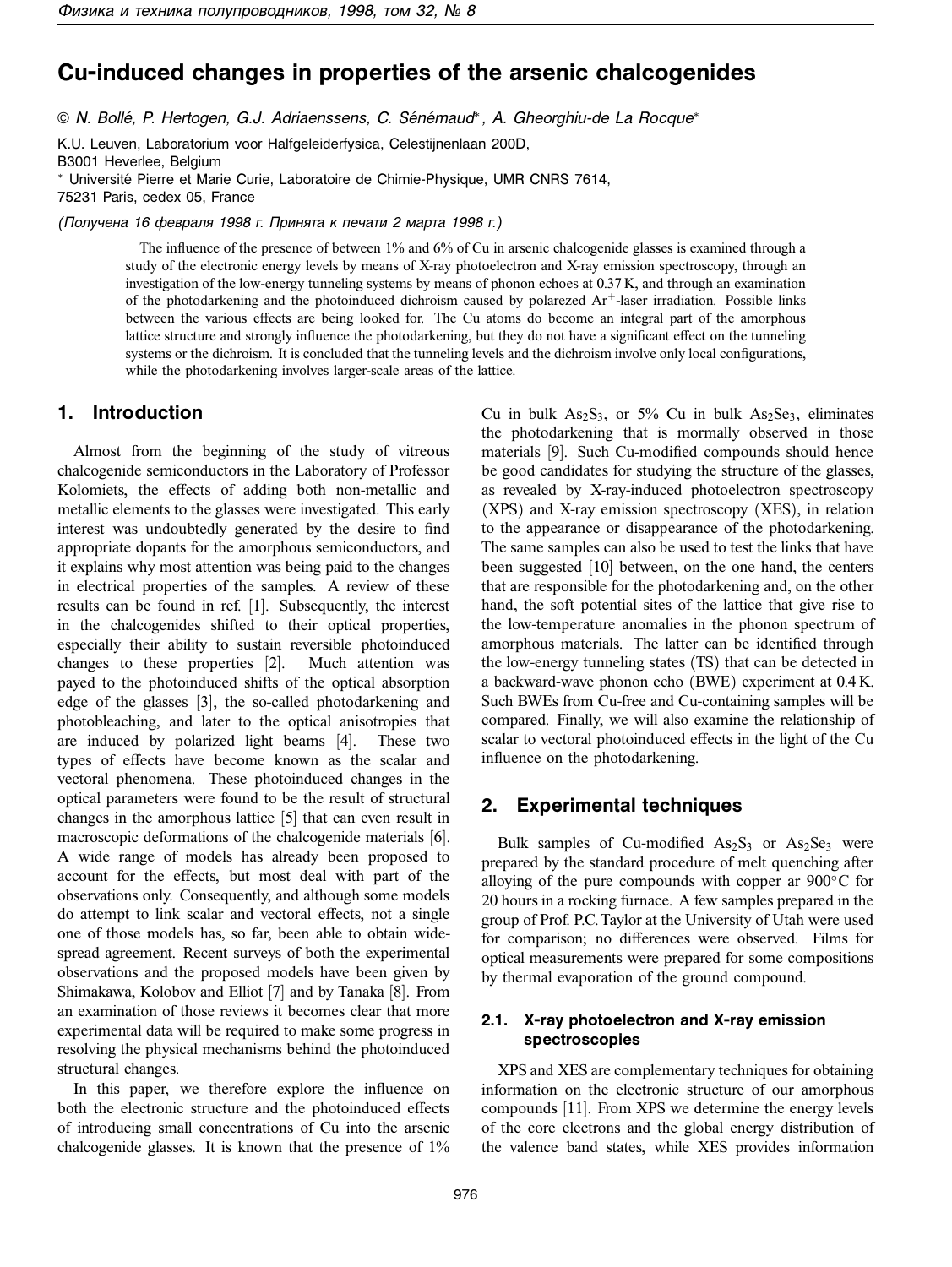concerning the bonding arrangements of valence electrons around a particular atomic site.

For this study we have analyzed the XPS specta of the S 2*p* and As 3*p*, 3*d* core levels, and we obtained the total valence band states (VB) modulated by the photoionisation cross sections. The spectra were excited by means of a standard Mg  $K_{\alpha}$  X-ray source with  $h\nu = 1253.6$  eV. In our experiment, the total instrumental broadening is estimated to be 0.6 eV for core levels and 1.0 eV for VB. The core level spectra are scanned with a 0.1 eV step and the XPS VB data with a  $0.2 \text{ eV}$  step. In the case of non-conductive samples, such as the arsenic chalcogenides, a charging effect of the sample can be observed in the data. In order to take this effect into account, we calibrate the binding energy scale by reference to the C 1*s* line observed from hydrocarbonated species which are always present at the surface of the sample. The C 1*s* line is set at 285.0 eV. The interpretation of the core level lines is based on a reconstruction of each spectral distribution into Voigt functions. In the case of the valence band, the spectra are superimposed on a background due to the inelastic electron scattering; no correction for this effect was undertaken, and therefore the spectra contain a nonconstant background. It may be mentioned that the sample thickness which contributes to the XPS spectra is limited by the mean free path of the electrons and can be extimated to be 1−3 nm for the present cases.

The XES measurements concern S  $K_\beta$  band corresponding to the electronic transition  $3p \Rightarrow 1s$ . They are analyzed by means of a cylindrical bent-crystal vacuum spectrometer (radius:  $250 \text{ mm}$ ). The monochromator is a  $10\overline{1}1$  quartz crystal  $(2d = 0.66855 \text{ nm})$  used in first order reflection. The spectra are excited with a 5 kV, 5 mA electron beam, and the detector is a proportional  $Ar/CH_4$  counter. The energy resulution of the instrument is extimated to be 1.0 eV [12]. The X-ray spectra are measured as a function of the photon energy corresponding to the transition  $E(S 1s) - E(S 3p)$ . On this energy scale, the Fermi level position corresponds to the binding energy  $E(S \, 1s)$ ; it is obtained by combining the XPS data for the  $S2p_{3/2}$  binding energy and the XES determination of the  $SK_{\alpha_{1,2}}(2p_{1/2,3/2} - 1s)$  X-ray transition energy. Then  $E_F(S 1s) = E(S K_{\alpha_1}) + E(S 2p_{3/2})$ . Consequently the XPS and XES spectra can be obtained on a common energy scale with the Fermi level as reference point.

#### **2.2. Backward-wave echoes**

In a backward-wave echo experiment two microwave pulses, separated by a time  $\tau$ , are applied to the sample in a re-entrant cavity. Via the surface excitation method a forward-propagating hypersonic wave is generated by the first pulse. (A coating of ZnO powder suspended in glyptol varnish is used in our experiments as a piezoelectric transducer). Through the interaction between the hypersonic wave and the microwave electric field of the second pulse at some non-linear entities, a reversal of the wave vector

In chalcogenides the non-linear coupling between the electric field and the acoustic wave is due to the tunneling systems present in these materials. Indeed, post studies have indicated that TS do act as such non-linearities [13]. Experimantally, the intensity of the echo will increase with increasing intensity,  $I_a$ , of the acoustic wave until the TS become saturated, i. e. the populations of the tunneling levels have been equalized at the critical asoustic intensity, *Ica*. Theoretical considerations [14] then allow us to distinguish two regions in the behavior of the echo intensity  $I_E$  as a function of the incident power *Pin*, depending on the value of  $Y_a = I_a/I_{ca}$ :

1. If  $Y_a \ll 1$  (TS are unsaturated) then  $I_E \sim P_{in}^3$ .

2. If  $Y_a \gg 1$  (TS are saturated) then  $I_E$  is independent of the incident power;  $I_E$  shows a plateau, where the saturation value  $P_{ex}$  is a measure of the number of tunneling states in the sample.

We have measured the input power dependence of the backward-wave echo power in pure and Cu-modified  $As_2S_3$ and  $As_2Se_3$  compounds. The bulk samples were prepared from melt-quenched glasses out of which cylindrical samples of 3 mm diameter by 10 mm length were drilled to fit the cylindrical microwave cavity. Our measurements were carried out at a frequency of 9.3 GHz and at a constant temperature of 0.37 K. Since the tunneling systems envisioned here are indeed those of the soft-potential model (SPM) that has been deduced from the low-temperature anomalies which are characteristic of all glasses [15], we have to study them below 1 K to obtain sufficient sensitivity.

#### **2.3. Photodarkening and photoinduced dichroism**

The 514.5 nm beam of a polarized  $Ar^+$ -laser was used for measuring the photoinduced optical effects. Relative changes in optical transmission caused by the illumination were recorded to compare the degree of photodarkening in both unmodified and Cu-containing samples. Values for the linear photoinduced dichroism, this is the difference in optical absorption coefficients  $\alpha_{\perp} - \alpha_{\parallel}$ , where  $\alpha_{\perp,\parallel}$  are the absorption coefficients in the direction perpendicular to, and parallel with the direction of the polarization of the inducing beam, were obtained by measuring transmitted light intensities  $I_{\perp}$  and  $I_{\parallel}$  by standard lock-in detection techniques when the polarization of a probe beam is modulated between the parallel and orthogonal directions at a frequency of 1 kHz by means of an electrooptic modulator, and by then making use of the relation that was derived in [16]:

$$
\alpha_{\perp} - \alpha_{\parallel} = \frac{I_{\parallel} - I_{\perp}}{h(I_{\parallel} + I_{\perp})/2},\tag{1}
$$

where *h* is the sample thickness.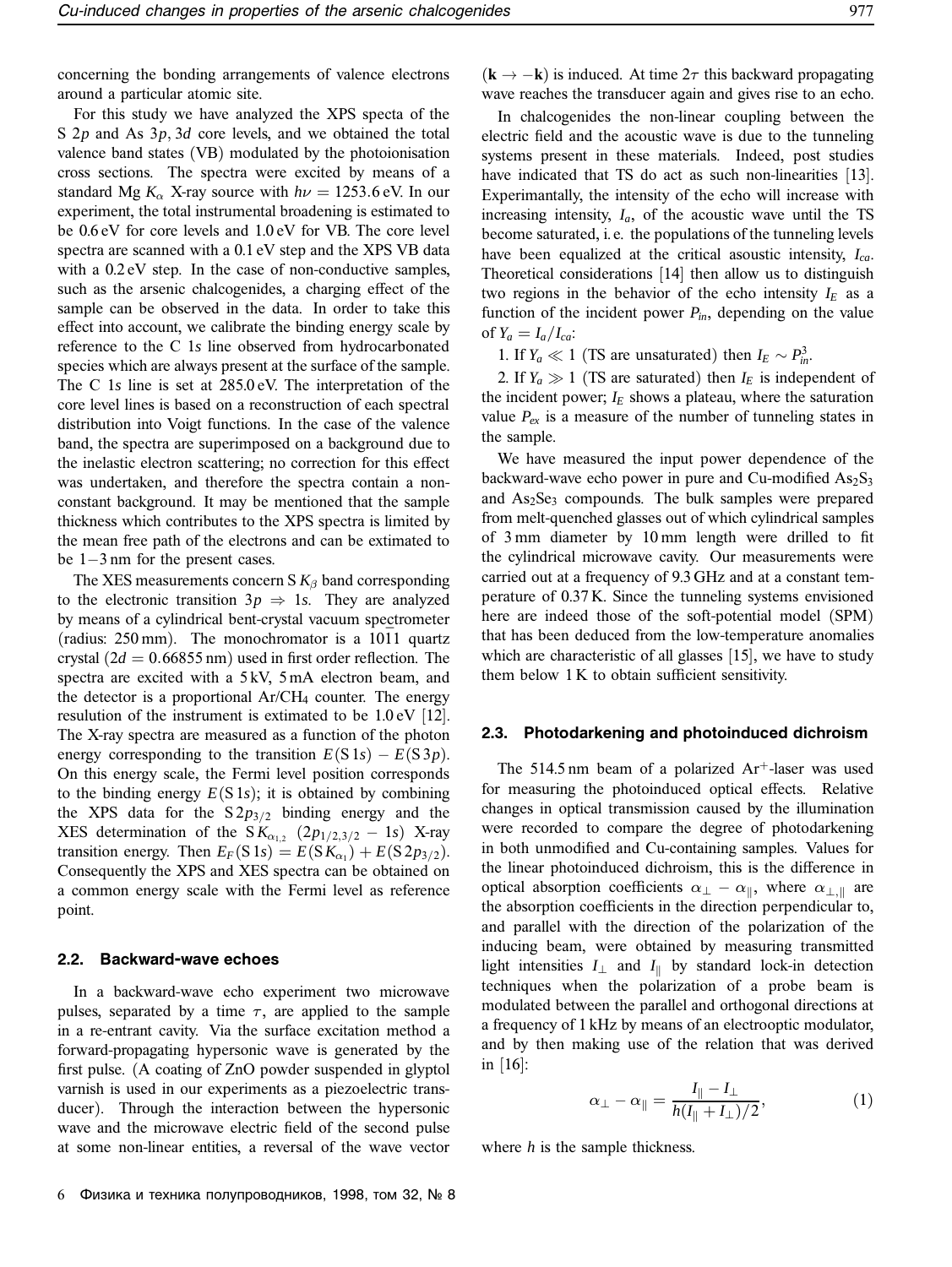### **3. Results**

The addition of Cu to the arsenic chalcogenides did modify some characteristics, while leaving others unchanged. We will first summarize the results technique by technique before attempting an encompassing interpretation.

### **3.1. Electronic energy levels**

The core levels S 2*p*, As 3*p* and As 3*d* were examined by  $XPS$  for a pure  $As<sub>2</sub>S<sub>3</sub>$  sample and for one which contained 6% of Cu. We observe practically no shift for the As lines, with  $3p_{1/2}$  at 146.2 eV,  $3p_{3/2}$  at 141.2 eV, and  $3d_{5/2}$ at 41.7 eV. For  $S2p_{1/2}$  (163.6 eV) and  $S2p_{3/2}$  (162.5 eV), a broadening of the line is observed when Cu is added. This broadening is asymmetric and occurs towards the lower binding energies (BE). It reveals a shift of ∼0.2 eV towards



**Figure 1.** XPS binding energy spectrum of S 2*p* core electrons in (*a*)  $\text{As}_2\text{S}_3$  and (*b*)  $\text{Cu}_6(\text{As}_2\text{S}_3)_{94}$ , together with a decomposition into their  $2p_1/2$  and  $2p_{3/2}$  components.



**Figure 2.** XPS valence band spectra from  $(a)$   $As_2S_3$   $(b)$  $Cu_6(As_2S_3)_{94}.$ 

low BE with the presence of Cu. Fig. 1 shows the S 2*p* spectra and their decomposition into the spin-orbit splitted  $2p_{1/2}$  and  $2p_{3/2}$  lines.

The XPS valence band spectra observed for  $As_2S_3$  and  $As_2S_3(Cu)$  are shown in Fig. 2. Both spectra exhibit a wide peak between  $E_F$  and about  $8 \text{ eV}$ , followed by a broad band from  $\sim$ 8 to  $\sim$  17 eV. It is known [17] that the structure that is seen in the first peak of  $As_2S_3$  consists of a leading feature at about 3 eV which is associated with the lone pair *p* electrons of the chalcogen atoms, and a second contribution centered around 6 eV which is related to the bonding *p* states. A strong minimum separates the *p* states of the first peak from the deeper-lying broad band which consists of *s* states and also shows some structure. In  $\text{As}_2\text{S}_3(\text{Cu})$ , the width of the  $p$  band is approximately the same as in  $As_2S_3$  but strong modifications occur at the top of the valence band, with the 3 eV peak becoming more prominent. Differences in the *s* bands of  $As_2S_3$  and  $As_2S_3(Cu)$  are less pronounced.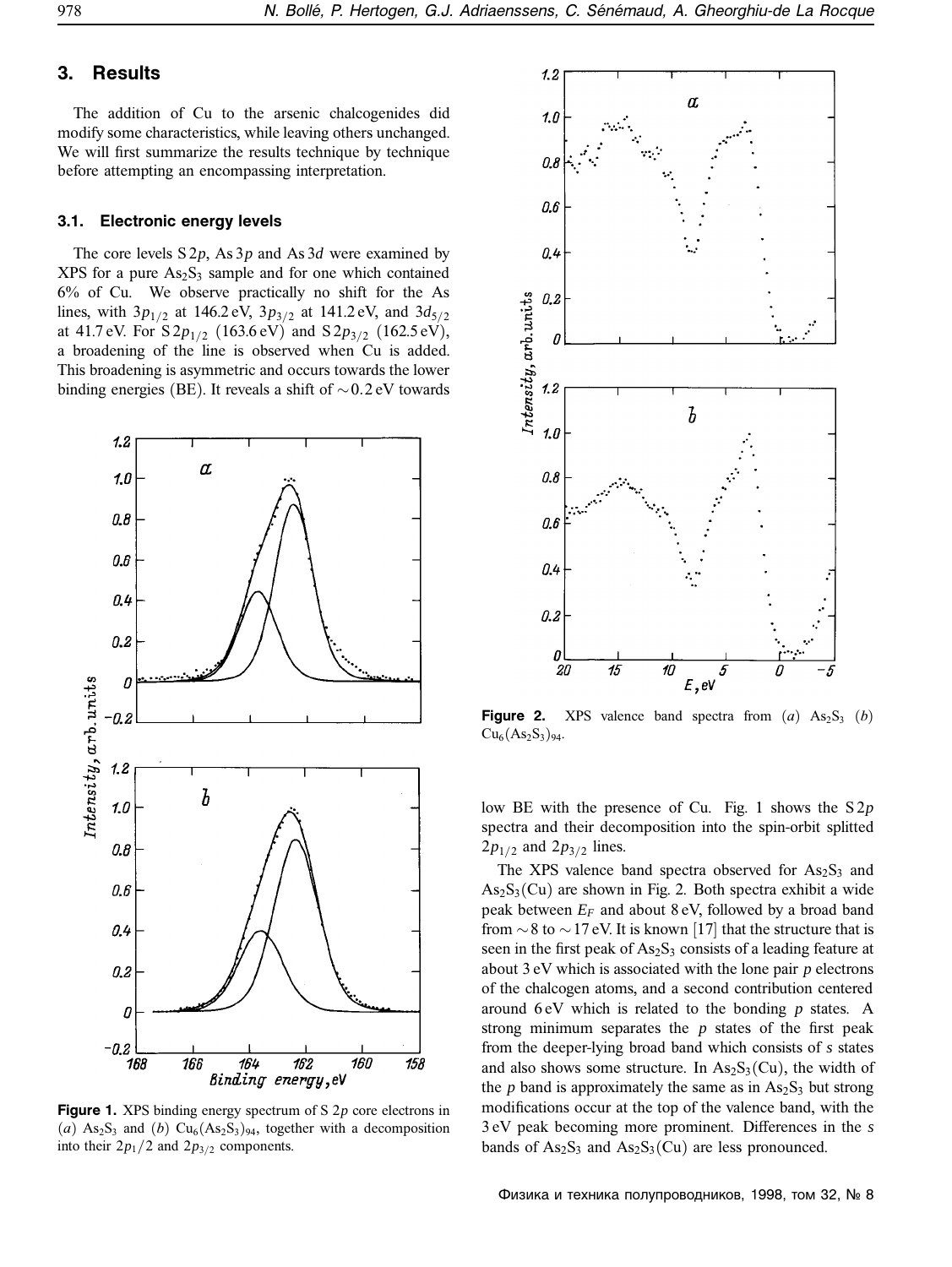

**Figure 3.** XES S  $K_\beta$  spectra of the valence bnd S 3 $p$  electrons in (*a*)  $As_2S_3$  (*b*)  $Cu_6(As_2S_3)_{94}$ .

The S 3*p* valence band states were also examined through the XES sulfur  $K_\beta$  spectrum. As explained in the previous section, these X-ray spectra were obtained in the BE scale with  $E_F$  as the origin. The results for both types of samples are shown in Fig. 3. The  $S K_\beta$  spectrum exhibits an asymmetric distribution with the steep edge towards the low BE. The most prominent feature is again due to the lone pair electrons, while the adjoining shoulder on the high BE side marks the position of the bonding sulfur *p* states. These  $S K_\beta$ spectra correspond to earlier ones reported [18] for  $As_2S_3$ . For our two compositions the low BE edge is observed in the same energy pisition and the slope of the edge is the same. However, a significant broadening is observed at about 5 eV from  $E_F$  in the As<sub>2</sub>S<sub>3</sub>(Cu) sample as compared to As<sub>2</sub>S<sub>3</sub>.

#### **3.2. Tunneling states**

We have studied the BWEs from  $As<sub>2</sub>Se<sub>3</sub>$  and  $Cu<sub>5</sub>(As<sub>2</sub>Se<sub>3</sub>)<sub>95</sub>$  glasses as well as for As<sub>2</sub>S<sub>3</sub>, Cu<sub>1</sub>(As<sub>2</sub>S<sub>3</sub>)<sub>99</sub> and  $Cu<sub>1.5</sub>(As<sub>2</sub>S<sub>3</sub>)<sub>98.5</sub>$  glasses. Fig. 4 and Fig. 5 show the

While the data sets are obviously not identical, no significant difference in the behaviour of the echopower as a function of input power can be seen between the Cu-modified and the unmodified chalcogenides. Most specifically: the saturation which is a signature of the presence of TS (and hence soft potentials) is equally prominent in all cases. However, the magnitude of the backward-wave echo depends on experimental factors such as the bonding of the transducer and the quality factor of the cavity. Since these are different for the different samples, the saturation value of the echopower *Pex*, and together with that, the number of TS can, unfortunately, not be compared for the different samples. In fact, increasing Cu content does increase the conductivity of the samples, thereby decreasing the *Q* value of the cavity, to that extent that measurements become impossible. This happens sooner for the sulfur than for the selenium chalcogenides.



**Figure 4.** The BWE power as a function of the microwave power for the selenide glasses at  $0.37 \text{ K}$ :  $\text{As}_2 \text{Se}_3$  (*1*) and  $Cu<sub>5</sub>(As<sub>2</sub>Se<sub>3</sub>)<sub>95</sub>$  (2). 0 dB corresponds to a peak power of 1.2 W.



**Figure 5.** The BWE power as a function of the microwave power for the sulfide glasses at  $0.37$  K:  $As_2S_3$  (*1*),  $Cu_1(As_2S_3)_{99}$  (*2*) and  $Cu_{1.5}(As_2S_3)_{98.5}$  (3). 0 dB corresponds to a peak power of 1.2 W.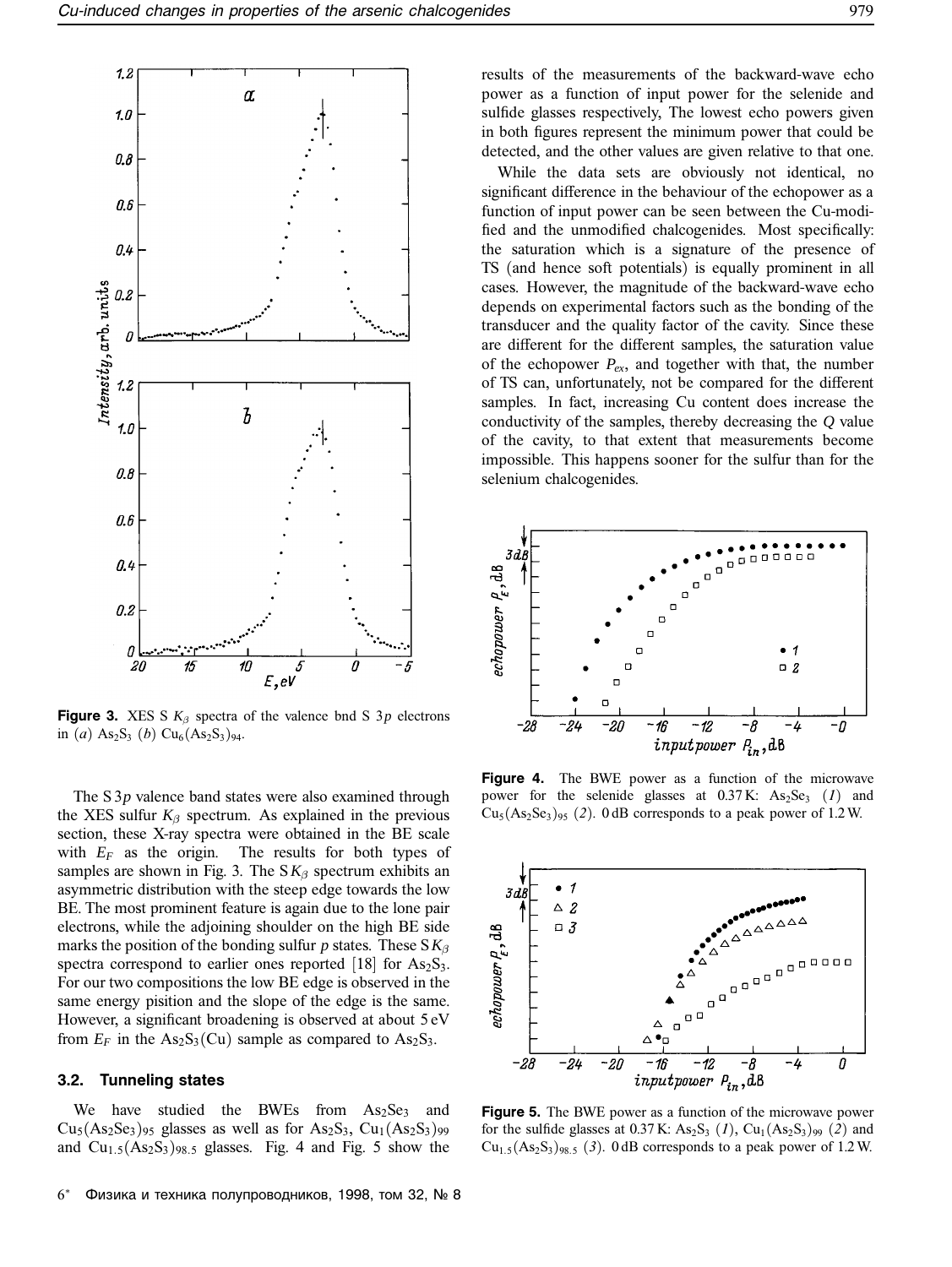### **3.3. Photoinduced changes**

Thermally evaporated films were used for these measurements. The results reported here originate with a  $2 \mu m$ thick film evaporated from pure  $As_2S_3$  and with a 3.8  $\mu$ m thick one prepared on the basis of  $Cu_4(As_2S_3)_{96}$  glass. Progressive photodarkening under continous illumination was measured for both films, unlike the observations on bulk glasses [9] were the 4% Cu would have prevented the photodarkening. It has already been reported, however, that in the corresponding evaporated films the photodarkening is not eliminated [19]. We, nevertheless, observe a clear difference between the two materials: while in the As : S films the measured transmission drops to below 10% of its initial value, the drop is only down to  $\sim$  30% in the  $As: S: Cu$  films. These numbers both slightly decrease with increasing light-intensity. The photodarkening kinetics speed up in similar fashion for both types of films with more intens illumination.

The photoinduced dichroism was also measured for the above films, and here no significant differences could be observed. We found that the total, reversible variation in the dichroism, when the polarization direction of the inducing beam is changed between orthogonal directions, does not change by more than 10% amongst the various As : S and  $As: S: Cu$  films, in contrast with the photodarkening where the changes are stronger by a factor of 3 in films without Cu with respect to films which contain Cu.

### **4. Discussion**

Some of the questions that were raised in the introduction are being answered directly by the results in the previous section. It does become clear, for instance, that photodarkening and photoinduced anisotropy do not have a common origin; the former is strongly influenced by the presence of Cu, the latter not in a significant way. Also the proposed link between centers that are responsible for the photostructural changes in the chalcogenide glasses and the soft atomic potentials that are implicated in the low-temperature anomalies can be ruled out. Indeed, the results for the backwardwave echo measurements confirm the presence of an essentially unchanged number of tunneling systems in a region where the photodarkening has disappeared from the bulk glasses. In other words, while the presence of Cu inhibits the photodarkening, it leaves other characteristic properties of the chalcogenide glasses such as the photoinduced anisotropy or the soft-potential sites unimpaired.

Our results from XPS, XES and BWE show that the Cu atoms do become an integral part of the amorphous lattice to form a real alloy. Indeed comparing the  $S K<sub>β</sub> XES$  spectra of Fig. 3 with a corresponding one from CuS [20], we see that the added intensity near  $6 \text{ eV}$  in the As: S: Cu sample does agree with the position of the main S 3*p* density in the CuS bond. The changes in the distribution of *p* states in the valence band XPS spectra primarily result in a sharper

definition of the lone-pair component as is normally seen in chalcogen-rich compounds. This need not be interpreted as evidence for a somewhat increased density of S–S bonds (as would occur when the Cu would mostly bond to As), but probably just reflects the change in average bonding angle at the S when a Cu atom substitutes for As. From early EXAFS studies [21] we know that Cu is fourfold coordinated in the arsenic chalcogenide glasses, while a normal As site is of course only threefold coordinated.

When we take a closer look now at the BWE results, we notice that there is a decrease of the slope at low input powers for the Cu containing samples with respect to the standard chalcogenides. In a previous study [22] we found a correlation between these different slopes and the mean coordination number of the lattice. The third power  $(P_{in}^3)$ predicted by the theory holds for the compositions with mean coordination  $\langle r \rangle \le 2.4$ . According to Thorpe [23], these networks are all floppy. The rigid samples, those with a higher value of  $\langle r \rangle$ , are found to have a lower slope and as a consequence the input power dependence of the echopower deviates from the theory. In addition, Thorpe predicts that the number of TS should be smaller in a rigid that in a floppy glass.

The BWE results presented here and the lower slope of the Cu-containing samples thus agree with a forfold coordination of the Cu atoms, which results in a higher average lattice coordination. The effect on the average coordination of Group I metals such as Cu is described by a general model proposed by Liu and Taylor [24] for a wide range of semiconducting glasses including the As : Se and As : S systems. Their model for the bonding in glasses, is based on analogies with bonding in minerals of the Cu : As : S system. In these minerals Cu is fourfold coordinated, As threefold coordinated for low enough Cu concentration  $(x < 31.6\%)$ and S is either twofold or fourfold coordinated. Further on, only Cu–S and As–S bonds are present. Liu and Taylor assume that the same rules hold for the Cu: As: S and Cu : As : Se glasses. They calculated the coordination number for glasses in the systems  $Cu_x(As_{0.4}Se(S)_{0.6})_{1-x}$  and the following relation was found:  $\langle r \rangle = 2.4 + 4.6x$ . The excellent agreement of the predictions for the average coordination number with X-ray radial distribution date [25] confirms that the local bonding configurations are very well understood. Using this prediciton, the average coordination of our Cu-modified samples will be larger than 2.4, which means that the samples are rigid. This confirms our interpretation for the reduced slope of the echopower as function of input power found in these materials. Remark that the decrease of the slope appears at a smaller concentration of Cu atoms for the sulfide than for the selenide glasses. This is not surprising because the same effect is seen for other phenomena such as the photodarkening and the conductivity of these systems.

It is widely assumed that the arsenic chalcogenide glasses do still exhibit much of the layered structure of thier crystalline phase in the amorphous one. However, fourfold coordinated Cu atoms could easily link adjacent layers and thus modify the characteristics of the glass. Exactly such